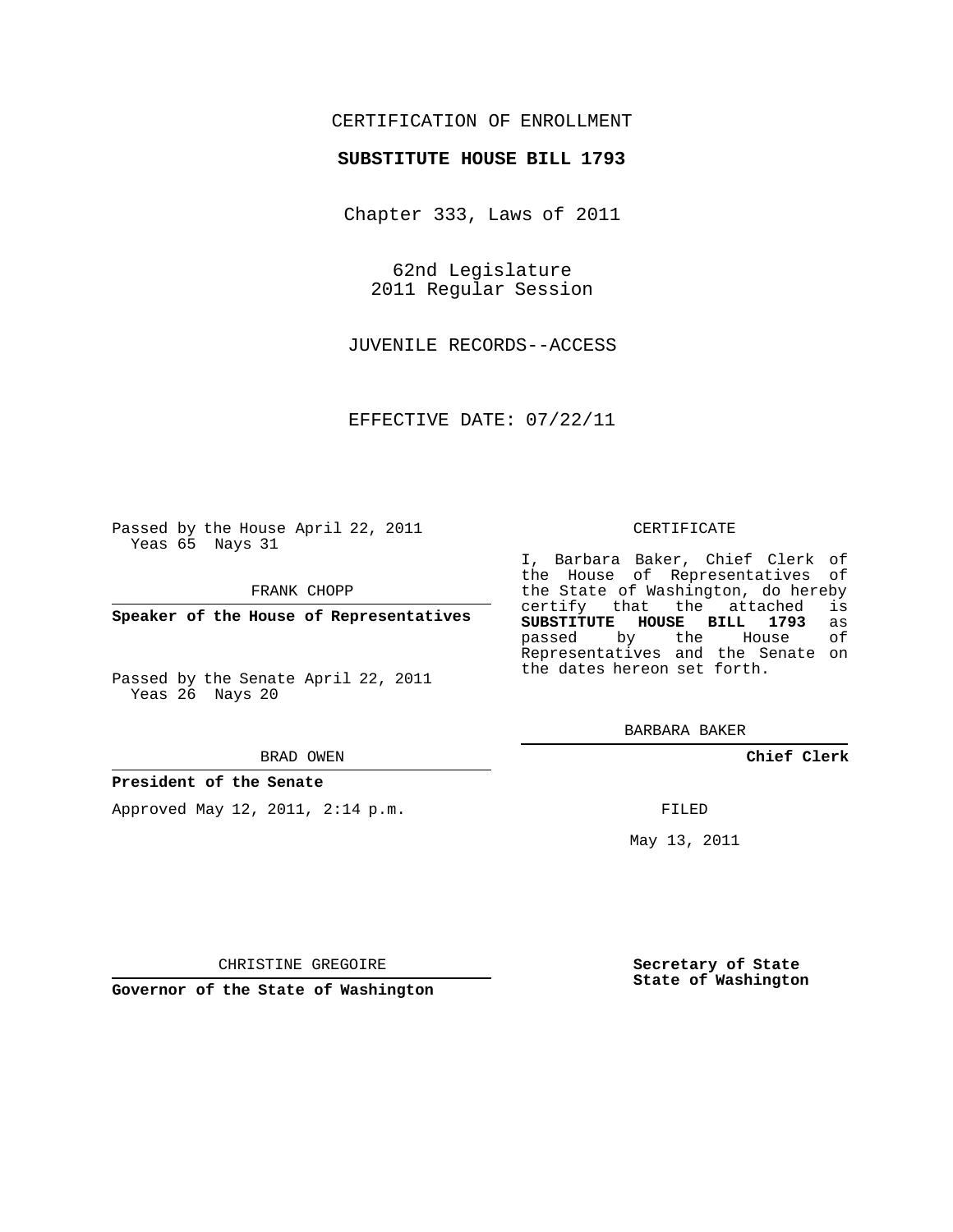# **SUBSTITUTE HOUSE BILL 1793** \_\_\_\_\_\_\_\_\_\_\_\_\_\_\_\_\_\_\_\_\_\_\_\_\_\_\_\_\_\_\_\_\_\_\_\_\_\_\_\_\_\_\_\_\_

\_\_\_\_\_\_\_\_\_\_\_\_\_\_\_\_\_\_\_\_\_\_\_\_\_\_\_\_\_\_\_\_\_\_\_\_\_\_\_\_\_\_\_\_\_

AS RECOMMENDED BY THE CONFERENCE COMMITTEE

Passed Legislature - 2011 Regular Session

**State of Washington 62nd Legislature 2011 Regular Session By** House Early Learning & Human Services (originally sponsored by Representatives Darneille, Roberts, and Kagi)

READ FIRST TIME 02/17/11.

1 AN ACT Relating to restricting access to juvenile records; amending RCW 19.182.040 and 13.50.050; creating new sections; and providing an expiration date.

BE IT ENACTED BY THE LEGISLATURE OF THE STATE OF WASHINGTON:

NEW SECTION. **Sec. 1.** The legislature finds that:

 (1) One of the goals of the juvenile justice system is to rehabilitate juvenile offenders and promote their successful reintegration into society. Without opportunities to reintegrate, juveniles suffer increased recidivism and decreased economic function.

 (2) The public has an interest in accessing information relating to juvenile records for public safety and research purposes.

 (3) The public's legitimate interest in accessing personal information must be balanced with the rehabilitative goals of the juvenile justice system. All benefit when former juvenile offenders, after paying their debt to society, reintegrate and contribute to their local communities as productive citizens.

 (4) It is the intent of the legislature to balance the rehabilitative and reintegration needs of an effective juvenile justice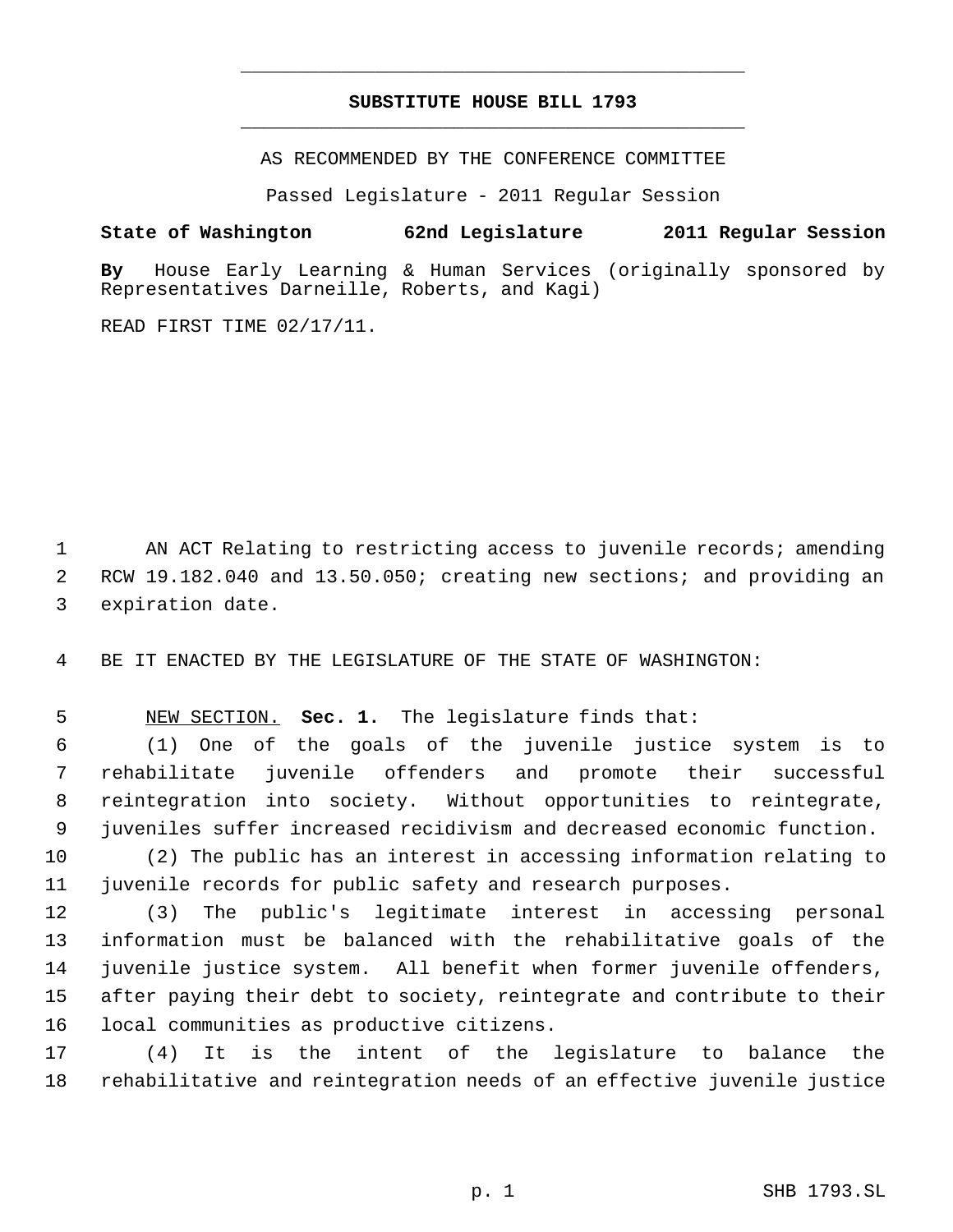system with the public's need to access personal information for public safety and research purposes.

 **Sec. 2.** RCW 19.182.040 and 1993 c 476 s 6 are each amended to read as follows:

 (1) Except as authorized under subsection (2) of this section, no consumer reporting agency may make a consumer report containing any of the following items of information:

 (a) Bankruptcies that, from date of adjudication of the most recent bankruptcy, antedate the report by more than ten years;

 (b) Suits and judgments that, from date of entry, antedate the report by more than seven years or until the governing statute of limitations has expired, whichever is the longer period;

 (c) Paid tax liens that, from date of payment, antedate the report 14 by more than seven years;

 (d) Accounts placed for collection or charged to profit and loss 16 that antedate the report by more than seven years;

 (e) Records of arrest, indictment, or conviction of an adult for a crime that, from date of disposition, release, or parole, antedate the 19 report by more than seven years;

20  $(f)$  Juvenile records, as defined in RCW 13.50.010(1)(c), when the subject of the records is twenty-one years of age or older at the time of the report; and

 (g) Any other adverse item of information that antedates the report by more than seven years.

25 (2) Subsection  $(1)(a)$  through  $(e)$  and  $(q)$  of this section is not applicable in the case of a consumer report to be used in connection with:

 (a) A credit transaction involving, or that may reasonably be expected to involve, a principal amount of fifty thousand dollars or more;

 (b) The underwriting of life insurance involving, or that may reasonably be expected to involve, a face amount of fifty thousand dollars or more; or

 (c) The employment of an individual at an annual salary that equals, or that may reasonably be expected to equal, twenty thousand dollars or more.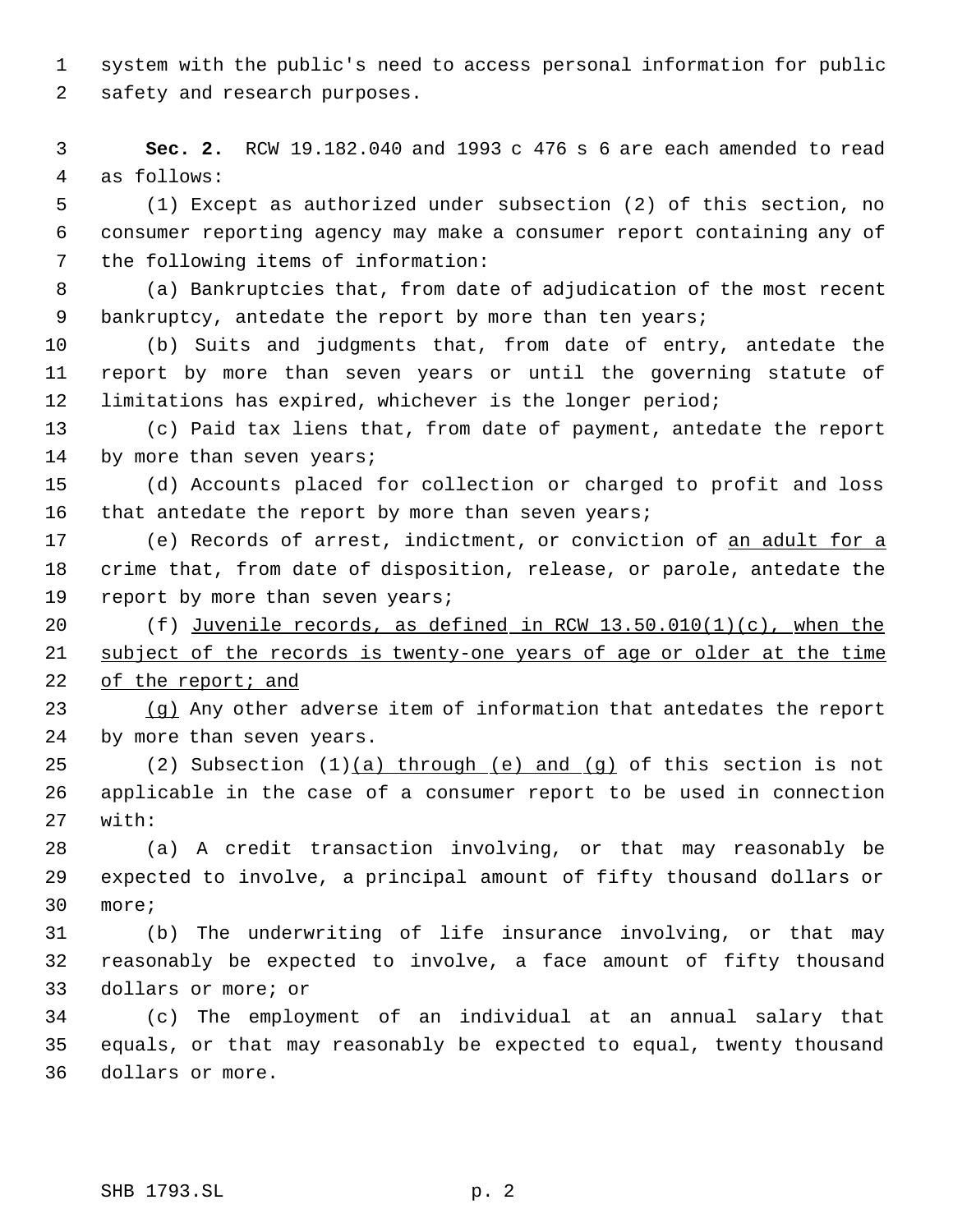NEW SECTION. **Sec. 3.** (1)(a) A joint legislative task force on juvenile record sealing is established, with members as provided in this subsection.

 (i) The president of the senate shall appoint two members from each of the two largest caucuses of the senate;

 (ii) The speaker of the house of representatives shall appoint two members from each of the two largest caucuses of the house of representatives;

(iii) A representative of the administrative office of the courts;

 (iv) A representative of the judicial information systems data dissemination committee;

 (v) A representative of the association of counties, specifically county clerks;

 (vi) A representative of the Washington association of prosecuting attorneys;

16 (vii) A representative of the Washington state patrol;

 (viii) A representative from the juvenile law section of the Washington state bar association;

(ix) A representative of the Washington defenders' association;

 (x) A representative of the juvenile rehabilitation administration within the department of social and health services; and

 (xi) A representative of the juvenile court administrator's association.

 (b) The task force shall choose one of the legislative members from the senate and one of the legislative members from the house of representatives to cochair the task force. The legislative members shall convene the first meeting of the task force.

 (2) The task force shall determine how to cost-effectively restrict public access to juvenile records when an individual has met the statutory requirements of RCW 13.50.050(12) and without requiring individuals who are the subject of the records to file a motion to seal the records in juvenile court; whether and how to restrict access to diversion records; and other juvenile criminal record access issues that may arise during the work of the task force.

 (3) Staff support for the task force must be provided by the senate committee services and the house of representatives office of program research.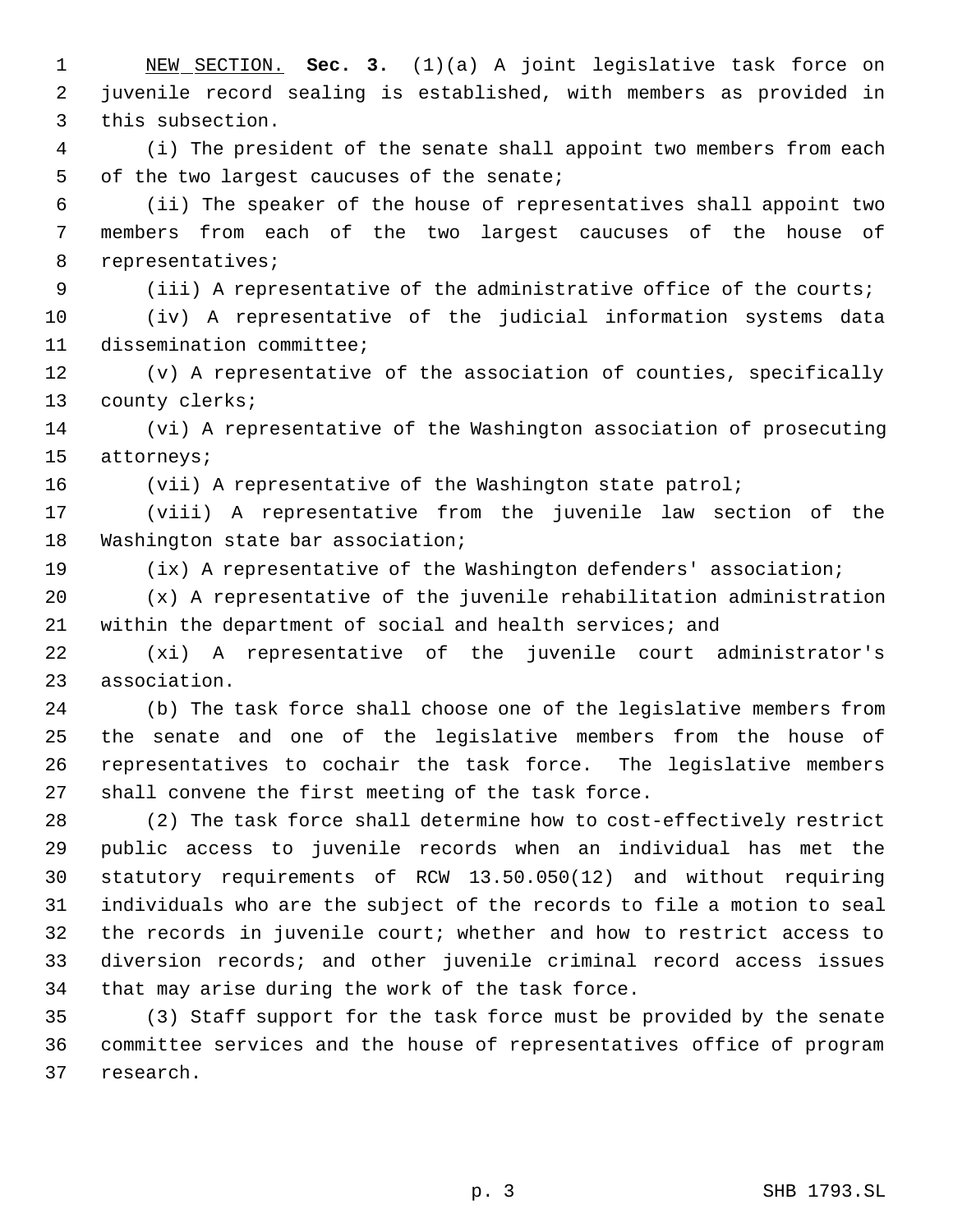(4) The task force shall report its findings and recommendations to the governor and the appropriate committees of the legislature by December 15, 2011.

(5) This section expires January 1, 2012.

 **Sec. 4.** RCW 13.50.050 and 2010 c 150 s 2 are each amended to read as follows:

 (1) This section governs records relating to the commission of juvenile offenses, including records relating to diversions.

 (2) The official juvenile court file of any alleged or proven juvenile offender shall be open to public inspection, unless sealed pursuant to subsection (12) of this section.

 (3) All records other than the official juvenile court file are confidential and may be released only as provided in this section, RCW 13.50.010, 13.40.215, and 4.24.550.

 (4) Except as otherwise provided in this section and RCW 13.50.010, records retained or produced by any juvenile justice or care agency may be released to other participants in the juvenile justice or care system only when an investigation or case involving the juvenile in question is being pursued by the other participant or when that other participant is assigned the responsibility for supervising the juvenile.

 (5) Except as provided in RCW 4.24.550, information not in an official juvenile court file concerning a juvenile or a juvenile's family may be released to the public only when that information could not reasonably be expected to identify the juvenile or the juvenile's family.

 (6) Notwithstanding any other provision of this chapter, the release, to the juvenile or his or her attorney, of law enforcement and prosecuting attorneys' records pertaining to investigation, diversion, and prosecution of juvenile offenses shall be governed by the rules of discovery and other rules of law applicable in adult criminal investigations and prosecutions.

 (7) Upon the decision to arrest or the arrest, law enforcement and prosecuting attorneys may cooperate with schools in releasing information to a school pertaining to the investigation, diversion, and prosecution of a juvenile attending the school. Upon the decision to arrest or the arrest, incident reports may be released unless releasing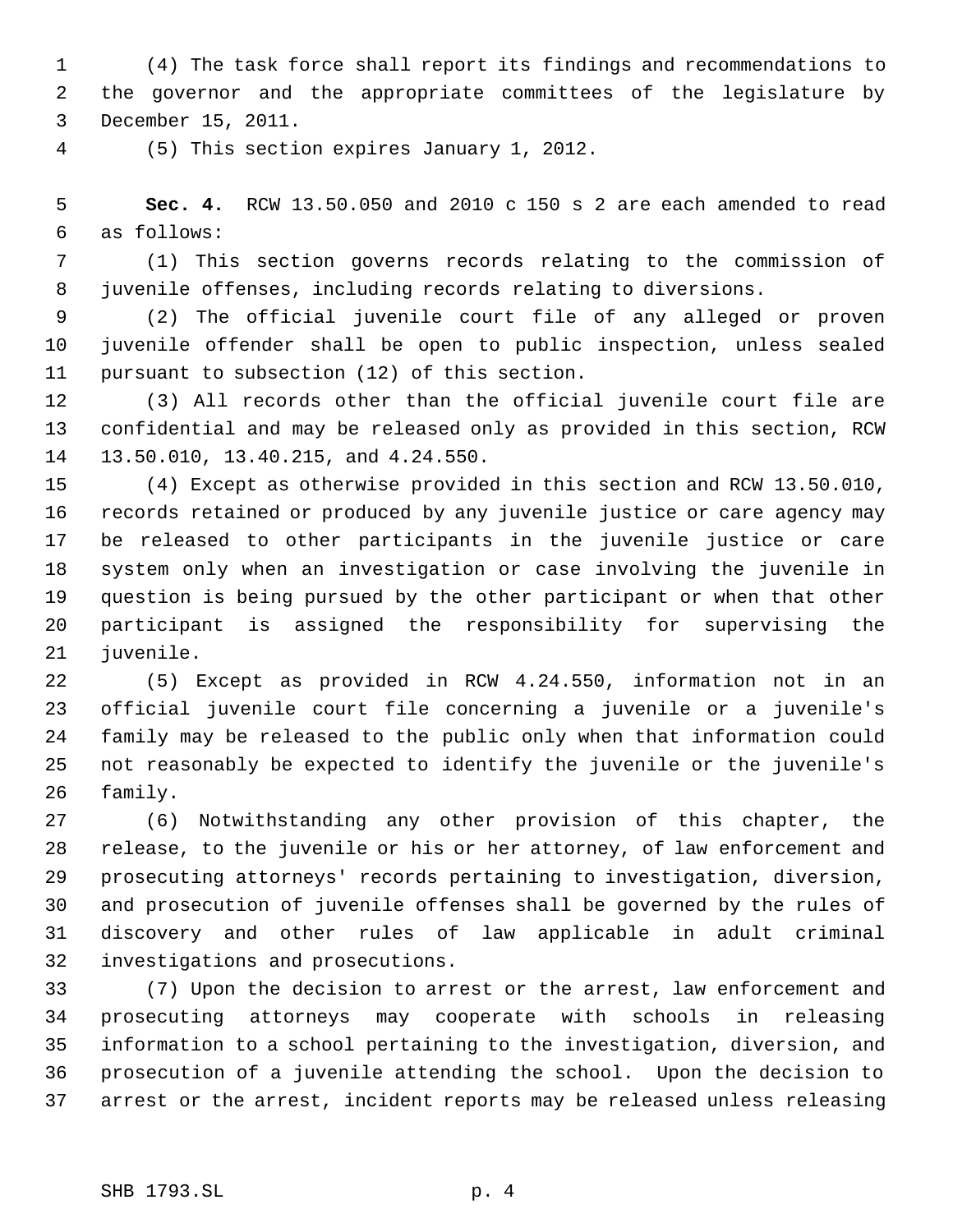the records would jeopardize the investigation or prosecution or endanger witnesses. If release of incident reports would jeopardize the investigation or prosecution or endanger witnesses, law enforcement and prosecuting attorneys may release information to the maximum extent possible to assist schools in protecting other students, staff, and school property.

 (8) The juvenile court and the prosecutor may set up and maintain a central recordkeeping system which may receive information on all alleged juvenile offenders against whom a complaint has been filed pursuant to RCW 13.40.070 whether or not their cases are currently pending before the court. The central recordkeeping system may be computerized. If a complaint has been referred to a diversion unit, the diversion unit shall promptly report to the juvenile court or the prosecuting attorney when the juvenile has agreed to diversion. An offense shall not be reported as criminal history in any central recordkeeping system without notification by the diversion unit of the date on which the offender agreed to diversion.

 (9) Upon request of the victim of a crime or the victim's immediate family, the identity of an alleged or proven juvenile offender alleged or found to have committed a crime against the victim and the identity of the alleged or proven juvenile offender's parent, guardian, or custodian and the circumstance of the alleged or proven crime shall be released to the victim of the crime or the victim's immediate family.

 (10) Subject to the rules of discovery applicable in adult criminal prosecutions, the juvenile offense records of an adult criminal defendant or witness in an adult criminal proceeding shall be released upon request to prosecution and defense counsel after a charge has actually been filed. The juvenile offense records of any adult convicted of a crime and placed under the supervision of the adult corrections system shall be released upon request to the adult corrections system.

 (11) In any case in which an information has been filed pursuant to RCW 13.40.100 or a complaint has been filed with the prosecutor and referred for diversion pursuant to RCW 13.40.070, the person the subject of the information or complaint may file a motion with the court to have the court vacate its order and findings, if any, and, subject to subsection (23) of this section, order the sealing of the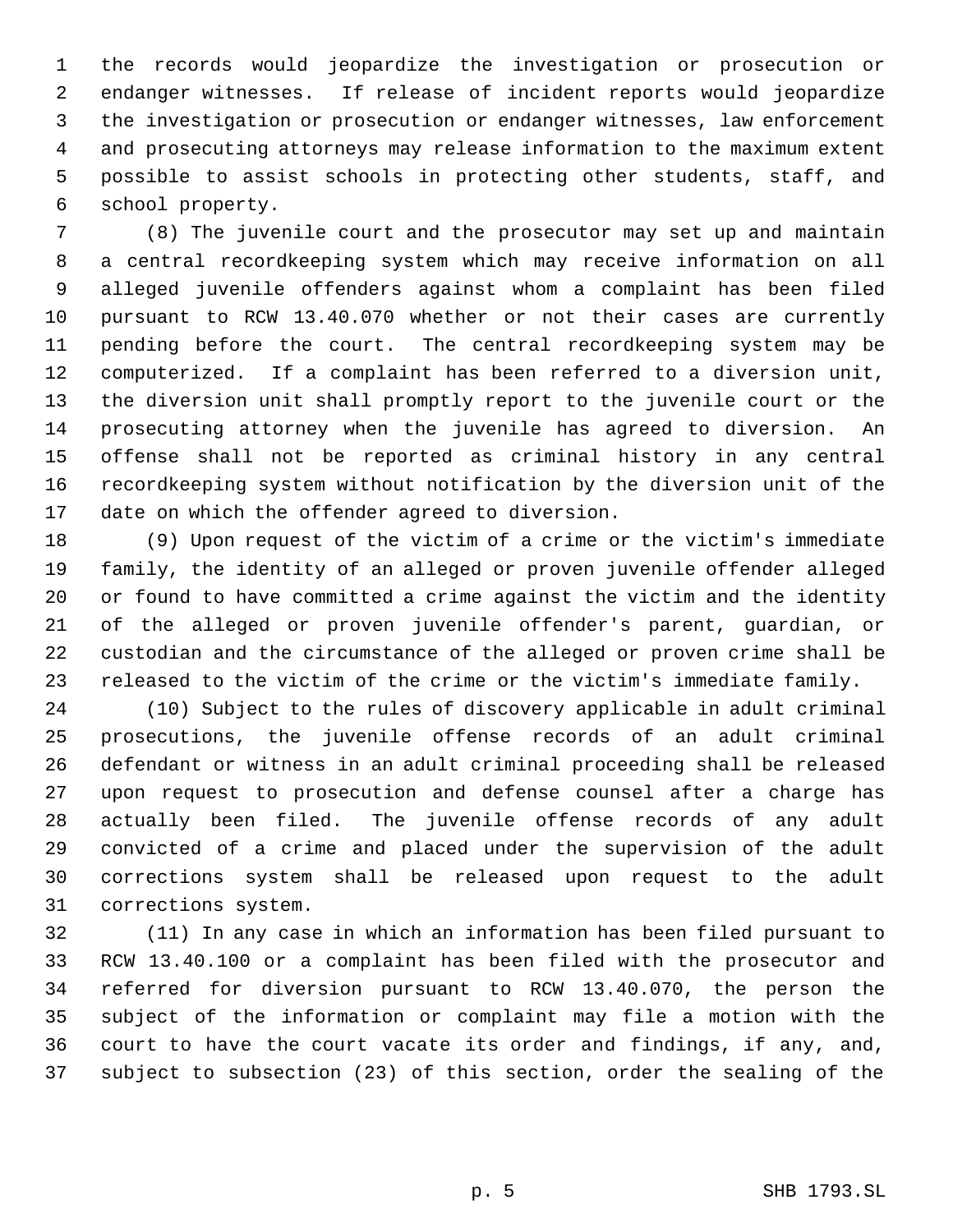official juvenile court file, the social file, and records of the court and of any other agency in the case.

 (12)(a) The court shall not grant any motion to seal records for class A offenses made pursuant to subsection (11) of this section that is filed on or after July 1, 1997, unless:

 (i) Since the last date of release from confinement, including full-time residential treatment, if any, or entry of disposition, the person has spent five consecutive years in the community without committing any offense or crime that subsequently results in an adjudication or conviction;

 (ii) No proceeding is pending against the moving party seeking the conviction of a juvenile offense or a criminal offense;

 (iii) No proceeding is pending seeking the formation of a diversion 14 agreement with that person;

(iv) The person has not been convicted of a sex offense; and

(v) Full restitution has been paid.

 (b) The court shall not grant any motion to seal records for class B, C, gross misdemeanor and misdemeanor offenses and diversions made under subsection (11) of this section unless:

 (i) Since the date of last release from confinement, including full-time residential treatment, if any, entry of disposition, or completion of the diversion agreement, the person has spent two consecutive years in the community without being convicted of any offense or crime;

 (ii) No proceeding is pending against the moving party seeking the conviction of a juvenile offense or a criminal offense;

 (iii) No proceeding is pending seeking the formation of a diversion agreement with that person;

(iv) The person has not been convicted of a sex offense; and

(v) Full restitution has been paid.

 (13) The person making a motion pursuant to subsection (11) of this section shall give reasonable notice of the motion to the prosecution and to any person or agency whose files are sought to be sealed.

 (14)(a) If the court grants the motion to seal made pursuant to subsection (11) of this section, it shall, subject to subsection (23) of this section, order sealed the official juvenile court file, the social file, and other records relating to the case as are named in the order. Thereafter, the proceedings in the case shall be treated as if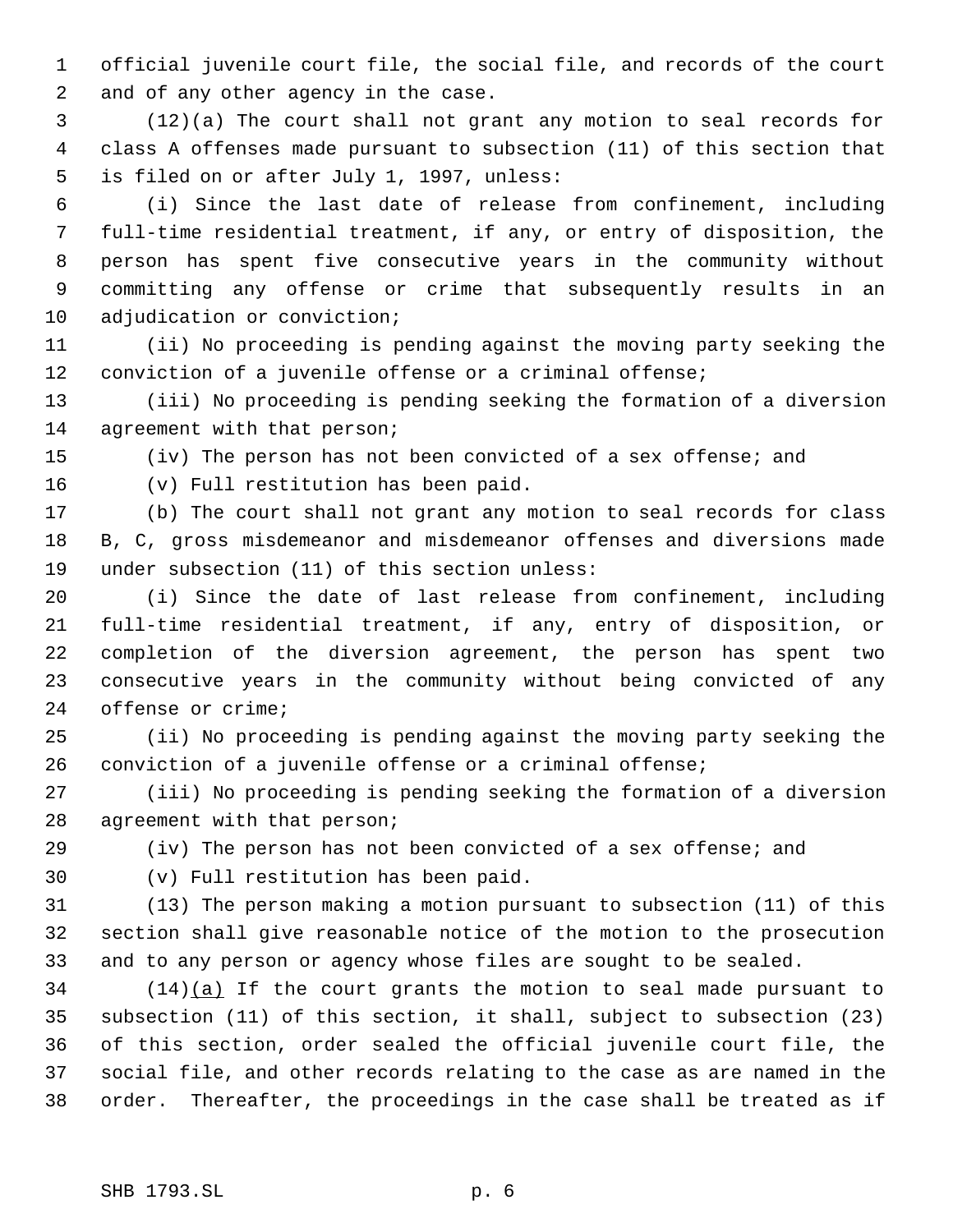they never occurred, and the subject of the records may reply accordingly to any inquiry about the events, records of which are sealed. Any agency shall reply to any inquiry concerning confidential or sealed records that records are confidential, and no information can be given about the existence or nonexistence of records concerning an individual.

 (b) In the event the subject of the juvenile records receives a 8 full and unconditional pardon, the proceedings in the matter upon which 9 the pardon has been granted shall be treated as if they never occurred, 10 and the subject of the records may reply accordingly to any inquiry about the events upon which the pardon was received. Any agency shall 12 reply to any inquiry concerning the records pertaining to the events 13 for which the subject received a pardon that records are confidential, and no information can be given about the existence or nonexistence of records concerning an individual.

 (15) Inspection of the files and records included in the order to seal may thereafter be permitted only by order of the court upon motion made by the person who is the subject of the information or complaint, except as otherwise provided in RCW 13.50.010(8) and subsection (23) of this section.

 (16) Any adjudication of a juvenile offense or a crime subsequent to sealing has the effect of nullifying the sealing order. Any charging of an adult felony subsequent to the sealing has the effect of nullifying the sealing order for the purposes of chapter 9.94A RCW. The administrative office of the courts shall ensure that the superior court judicial information system provides prosecutors access to information on the existence of sealed juvenile records.

 (17)(a)(i) Subject to subsection (23) of this section, all records maintained by any court or law enforcement agency, including the juvenile court, local law enforcement, the Washington state patrol, and the prosecutor's office, shall be automatically destroyed within ninety days of becoming eligible for destruction. Juvenile records are eligible for destruction when:

 (A) The person who is the subject of the information or complaint is at least eighteen years of age;

 (B) His or her criminal history consists entirely of one diversion agreement or counsel and release entered on or after June 12, 2008;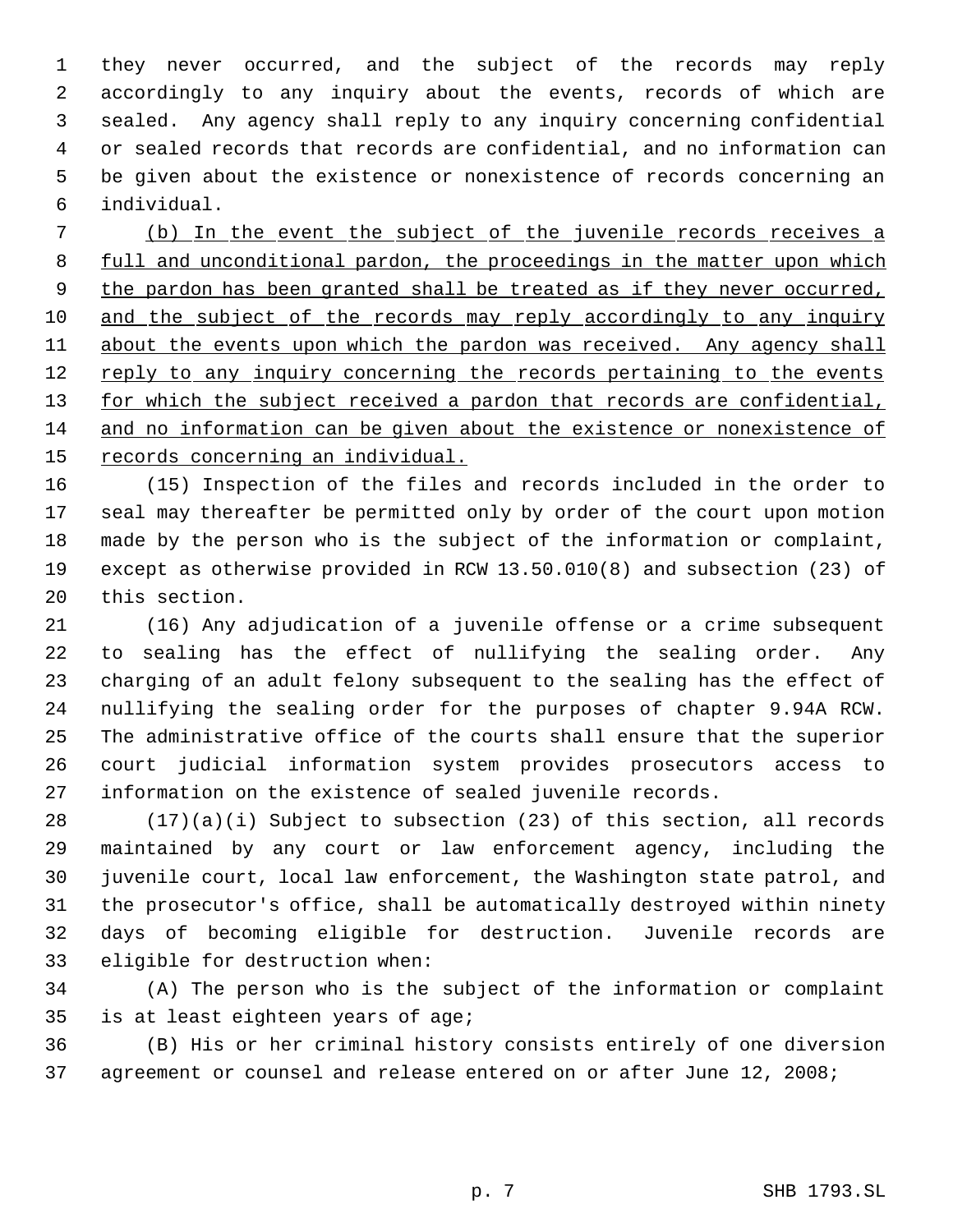(C) Two years have elapsed since completion of the agreement or counsel and release;

 (D) No proceeding is pending against the person seeking the conviction of a criminal offense; and

(E) There is no restitution owing in the case.

 (ii) No less than quarterly, the administrative office of the courts shall provide a report to the juvenile courts of those individuals whose records may be eligible for destruction. The juvenile court shall verify eligibility and notify the Washington state patrol and the appropriate local law enforcement agency and prosecutor's office of the records to be destroyed. The requirement to destroy records under this subsection is not dependent on a court hearing or the issuance of a court order to destroy records.

 (iii) The state and local governments and their officers and employees are not liable for civil damages for the failure to destroy records pursuant to this section.

 (b) All records maintained by any court or law enforcement agency, 18 including the juvenile court, local law enforcement, the Washington 19 state patrol, and the prosecutor's office, shall be automatically destroyed within thirty days of being notified by the governor's office that the subject of those records received a full and unconditional pardon by the governor.

 (c) A person eighteen years of age or older whose criminal history consists entirely of one diversion agreement or counsel and release entered prior to June 12, 2008, may request that the court order the records in his or her case destroyed. The request shall be granted, subject to subsection (23) of this section, if the court finds that two years have elapsed since completion of the agreement or counsel and release.

 $((+e))$   $(d)$  A person twenty-three years of age or older whose criminal history consists of only referrals for diversion may request that the court order the records in those cases destroyed. The request shall be granted, subject to subsection (23) of this section, if the court finds that all diversion agreements have been successfully completed and no proceeding is pending against the person seeking the conviction of a criminal offense.

 (18) If the court grants the motion to destroy records made 38 pursuant to subsection  $(17)((+b)$  or)) (c) or  $(d)$  of this section, it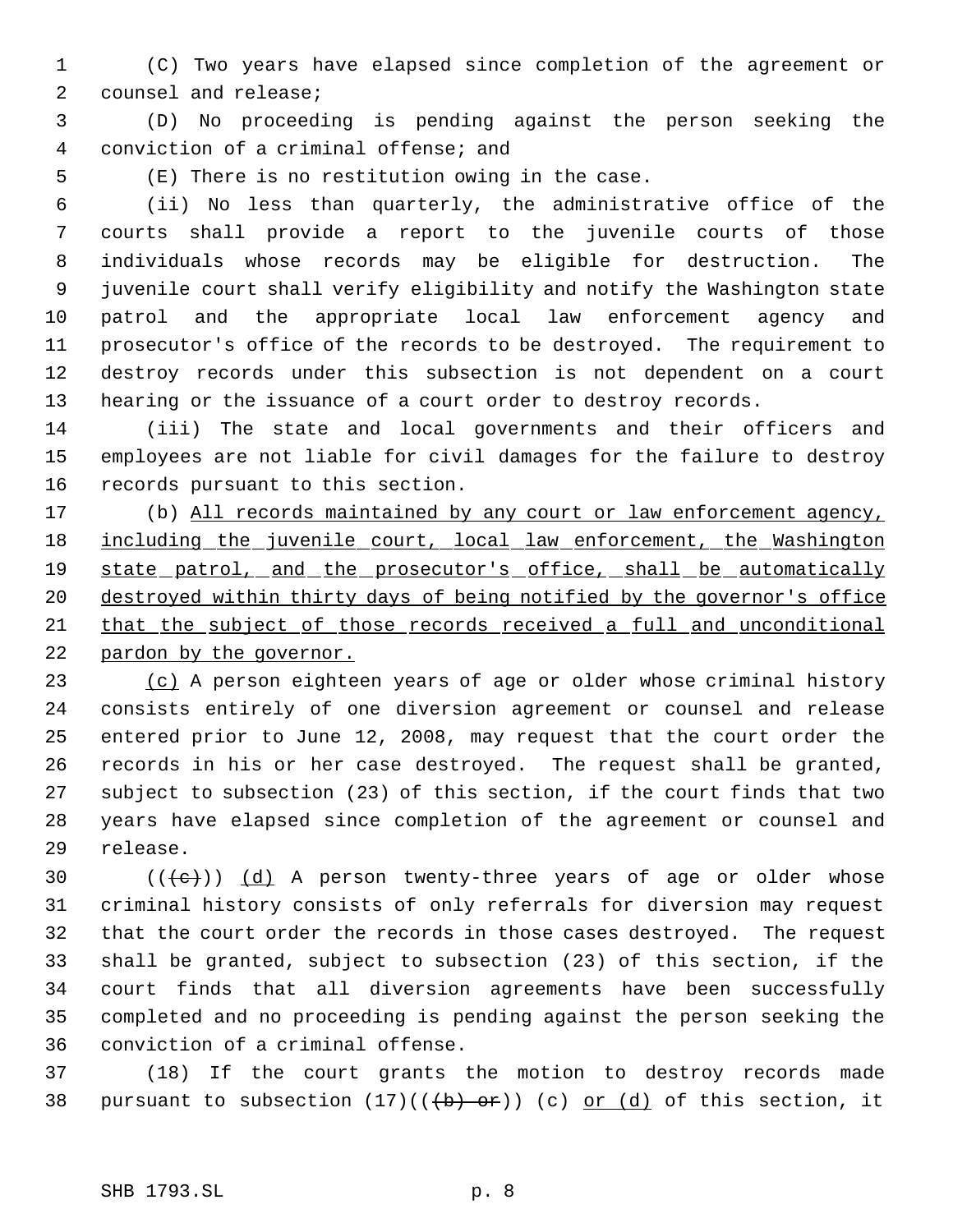shall, subject to subsection (23) of this section, order the official juvenile court file, the social file, and any other records named in the order to be destroyed.

4 (19) The person making the motion pursuant to subsection  $(17)((+)$  $\Theta$   $\Theta$ )) (c) <u>or (d)</u> of this section shall give reasonable notice of the motion to the prosecuting attorney and to any agency whose records are sought to be destroyed.

 (20) Any juvenile to whom the provisions of this section may apply shall be given written notice of his or her rights under this section at the time of his or her disposition hearing or during the diversion process.

 (21) Nothing in this section may be construed to prevent a crime victim or a member of the victim's family from divulging the identity of the alleged or proven juvenile offender or his or her family when necessary in a civil proceeding.

 (22) Any juvenile justice or care agency may, subject to the limitations in subsection (23) of this section and (a) and (b) of this subsection, develop procedures for the routine destruction of records relating to juvenile offenses and diversions.

 (a) Records may be routinely destroyed only when the person the subject of the information or complaint has attained twenty-three years of age or older or pursuant to subsection (17)(a) of this section.

 (b) The court may not routinely destroy the official juvenile court file or recordings or transcripts of any proceedings.

 (23) Except for subsection (17)(b) of this section, no identifying information held by the Washington state patrol in accordance with chapter 43.43 RCW is subject to destruction or sealing under this section. For the purposes of this subsection, identifying information includes photographs, fingerprints, palmprints, soleprints, toeprints and any other data that identifies a person by physical characteristics, name, birthdate or address, but does not include information regarding criminal activity, arrest, charging, diversion, conviction or other information about a person's treatment by the criminal justice system or about the person's behavior.

 (24) Information identifying child victims under age eighteen who are victims of sexual assaults by juvenile offenders is confidential and not subject to release to the press or public without the permission of the child victim or the child's legal guardian.